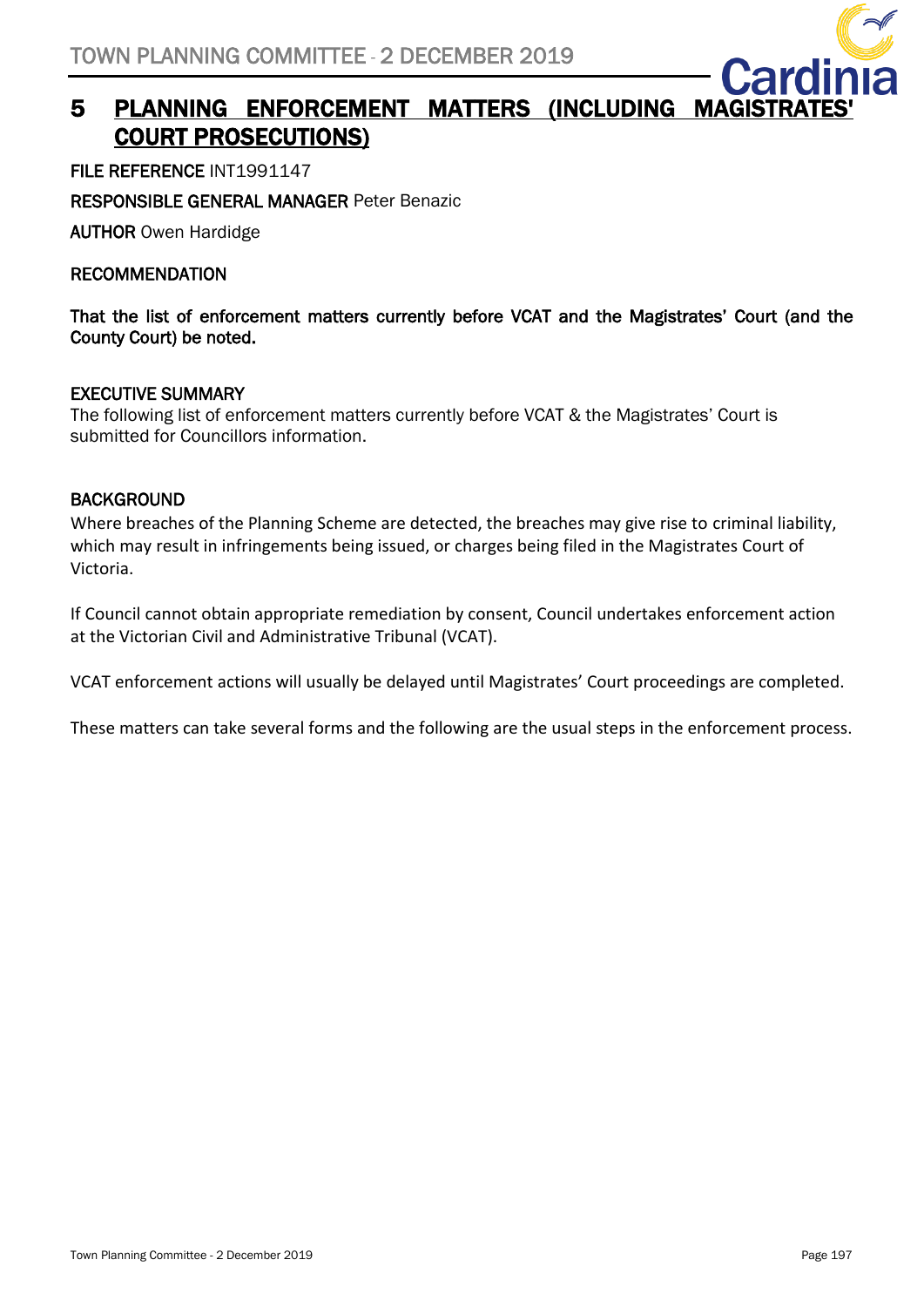

## CURRENT ENFORCEMENT CASES

The following list indicates such enforcement activities that are currently before VCAT or the Magistrates' Court.

| <b>Property Address</b>                   | <b>Nature of Contravention</b>                                                                                                              | <b>Status</b>                                                                                                                                                           |
|-------------------------------------------|---------------------------------------------------------------------------------------------------------------------------------------------|-------------------------------------------------------------------------------------------------------------------------------------------------------------------------|
|                                           |                                                                                                                                             |                                                                                                                                                                         |
| 765 Gembrook Rd,<br><b>Pakenham Upper</b> | Native vegetation removal,<br>and earthworks creating<br>driveway and hardstand, in                                                         | Magistrates' Court proceeding, alleging that<br>the owner has conducted earthworks that<br>require a permit, and cleared native                                         |
| (OH:LK:16299)                             | breach of Rural<br>Conservation Zone -                                                                                                      | vegetation, both without a permit.                                                                                                                                      |
|                                           | Schedule 2, Environmental<br>Significance Overlay<br>Schedule 1, and Clause<br>52.17                                                        | Contested hearing commenced on 13<br>November 2019, and is adjourned "part-<br>heard" to 18 <sup>th</sup> December 2019.                                                |
| 13-15 Carney St,<br><b>Koo Wee Rup</b>    | Use of the land as a store,<br>without a planning permit,                                                                                   | VCAT made an enforcement order (by<br>consent) on 12 November 2019, ordering                                                                                            |
| OH:JALF:19446                             | contrary to the<br>Commercial 1 Zone.                                                                                                       | the owner to remove remaining items from<br>the land, and to pay Council costs.                                                                                         |
|                                           |                                                                                                                                             | The owner of the land has been co-<br>operative with the Council. The occupier<br>(who was undertaking the unpermitted use)<br>is no longer in occupation of the land.) |
| 112 Murray Rd,<br>Cora Lynn               | Use of the land for the<br>purpose of a dwelling,<br>without a planning                                                                     | VCAT enforcement order application was<br>listed for Practice day hearing on 30 August<br>2019, and will be listed for administrative                                   |
| <b>JALF:JALF:19463</b>                    | permit, and alteration and<br>use of a building<br>(approved by planning<br>permit T020163) contrary<br>to the conditions of the<br>permit. | mention on 29 November 2019.                                                                                                                                            |

#### **CONCLUSION**

The list of current enforcement activities is presented for information.